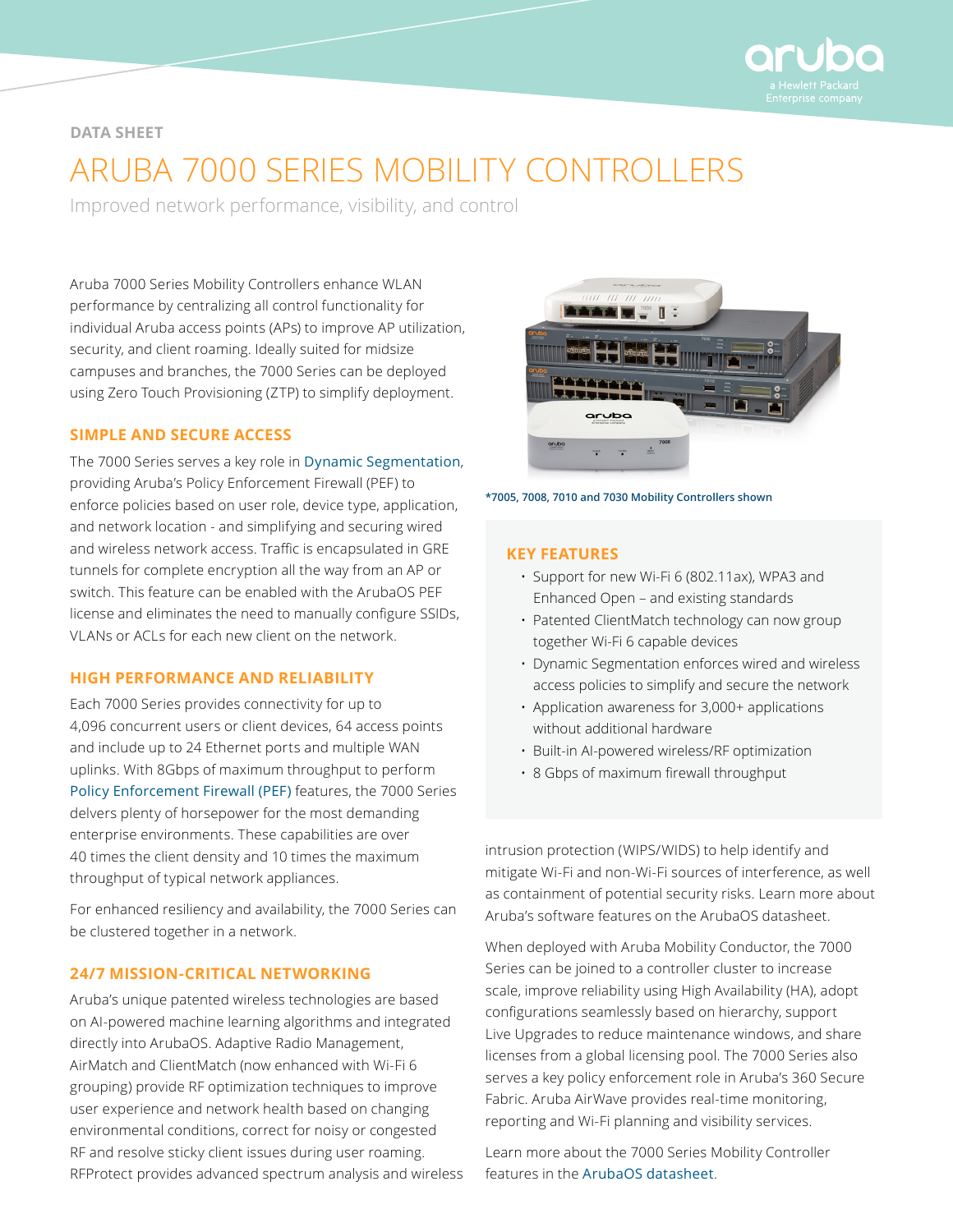#### **SD-WAN DEPLOYMENT**

For organizations that are now managing multiple WAN connections, the 7000 Series can be connected to Aruba's SD-WAN fabric right out of the box. SD-WAN is a rich WAN management solutions that is used to simplify management of traffic entering and exiting branch sites. Please refer to the [SD-WAN datasheet](https://www.arubanetworks.com/assets/ds/DS_SD-WAN.pdf) for more information.

#### **MICROSOFT FEATURES**

Aruba's [integration with Microsoft](https://www.arubanetworks.com/solutions/microsoft-mobile-ucc/) enables unique application intelligence that detects Microsoft 365, Teams and Skype for Business traffic and then prioritizes them over less critical applications. Through management interfaces on ArubaOS, Aruba Central, and Aruba AirWave, IT can visualize call quality metrics such as MOS, latency, jitter, and packet loss for additional insights.

#### **ENHANCED CAPABILITIES**

#### **Wi-Fi 6 (802.11ax) enhanced with ClientMatch**

The latest Wi-Fi standard brings enhanced performance, speed, and efficiency with key features such as OFDMA, 1024-QAM, and bidirectional MU-MIMO. Combined with Aruba's patented ClientMatch technology, 802.11ax clients will now be grouped together to optimize the multi-user experience.

#### **Enhanced wireless security**

Support for WPA3 brings stronger encryption and authentication methods, while Enhanced Open brings automatic security to open networks. New WPA2-MPSK feature enables simpler passkey management for WPA2 devices – should the Wi-Fi password on one device need to be changed, no additional key changes are needed for other devices on the network.

#### **Dynamic Segmentation**

To simplify and better secure wired and wireless network access, the 7000 Series can enforce per-user and device roles across wired and wireless networks by integrating with ClearPass Policy Manager. This ensures consistent policy regardless of user role and device type, and eliminates the need to configure unnecessary SSIDs, ACLs, VLANs and subnets at every node in the network.

#### **Policy Enforcement Firewall**

Enabled by the PEF license, wired and wireless user and application traffic can be tunneled to a stateful firewall on the 7000 Series through GRE tunnels for inspection. Policies are then enforced based on user role, device type, application and location - as described in Dynamic Segmentation.

#### **Application visibility and control**

As part of the PEF license, application visibility with Deep Packet Inspection (DPI) technology evaluates and optimizes performance and Quality of Service policies for over 3,000 applications - even for encrypted or hidden traffic.

#### **Web content filtering**

WebCC is an add-on subscription-based feature that classifies websites by content category and rates them by reputation. It can also block, apply QoS, bandwidth-limit, mirror, and log web content.

#### **Unified Communications and Collaboration (UCC)**

Visualize and troubleshoot networks based on call quality metrics such as MOS, latency, jitter and packet loss. Supported applications include: Teams, Skype for Business®, Wi-Fi Calling, Facetime, SIP, Jabber, Spark and more.

#### **Zero Touch Provisioning**

The 7000 Series can be factory-shipped and deployed onsite with cloud-based Aruba Activate. For network-specific requirements, settings can be applied based on hierarchical configuration.

#### **Integrated VPN services**

With support for IPSec/SSL VPNs, Aruba remote APs (RAPs) and Aruba VIA VPN users can establish encrypted sessions without any additional hardware required.

#### **Third-party security integration**

For advanced malware or antivirus protection, the 7000 Series can assume the role of an on-premises agent of centrally-hosted firewalls such as those provided by Palo Alto Networks and Check Point Software. Dedicated firewall appliances are no longer needed at each branch.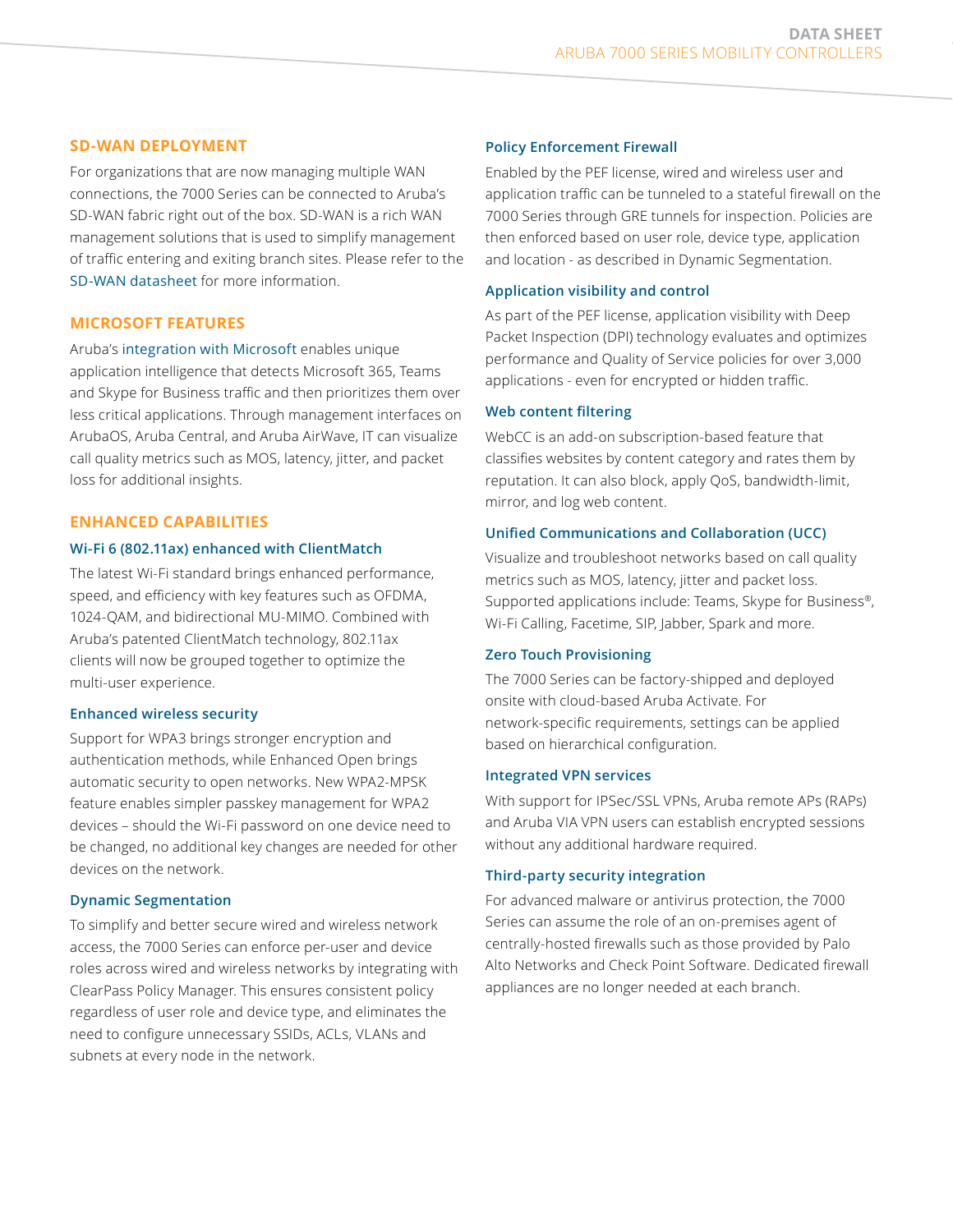| PERFORMANCE AND CAPACITY                |       |                |       |       |       |  |  |
|-----------------------------------------|-------|----------------|-------|-------|-------|--|--|
| <b>Features</b>                         | 7005  | 7008           | 7010  | 7024  | 7030  |  |  |
| Maximum campus or remote AP licenses    | 16    | 16             | 32    | 32    | 64    |  |  |
| Maximum concurrent users/devices        | 1,024 | 1,024          | 2,048 | 2,048 | 4,096 |  |  |
| Maximum VI ANs                          | 4,096 | 4,096          | 4,096 | 4,096 | 4,096 |  |  |
| Active firewall sessions                | 64K   | 64K            | 64K   | 64K   | 64K   |  |  |
| Concurrent GRF tunnels                  | 256   | 256            | 512   | 512   | 1,024 |  |  |
| Concurrent IPsec sessions               | 1,024 | 1,024          | 2,048 | 2,048 | 4,096 |  |  |
| Concurrent SSL sessions                 | 1,024 | 1,024          | 2,048 | 2,048 | 4,096 |  |  |
| Firewall throughput (Gbps)              | 4     | $\overline{4}$ | 8     | 8     | 8     |  |  |
| Wired Bridged Throughput (Gbps)         | 4     | 4              | 8     | 8     | 8     |  |  |
| Encrypted throughput 3DES (Gbps)        | 1.2   | 1.2            | 2.4   | 2.4   | 2.4   |  |  |
| Encrypted throughput AES-CBC-256 (Gbps) | 1.3   | 1.3            | 2.6   | 2.6   | 2.6   |  |  |
| Encrypted throughput AES-CCM (Gbps)     | 2.0   | 2.0            | 3.4   | 3.4   | 4.0   |  |  |
| Encrypted throughput AES-GCM-256 (Gbps) | 1.7   | 1.7            | 3.3   | 3.3   | 3.4   |  |  |

## **INTERFACES AND INDICATORS**

| IN I ERFALES AND INDILATURS      |                          |                 |                          |                          |                    |  |  |
|----------------------------------|--------------------------|-----------------|--------------------------|--------------------------|--------------------|--|--|
| <b>Features</b>                  | 7005                     | 7008            | 7010                     | 7024                     | 7030               |  |  |
| Form factor/footprint            | Desktop/fanless          | Desktop/fanless | 1xRU                     | 1xRU                     | 1xRU               |  |  |
| 10/100/1000BASE-T                | 4                        | 8               | 16                       | 24                       |                    |  |  |
| 1000BASE-X                       | $\overline{\phantom{m}}$ |                 | 2xSFP                    | $\overline{\phantom{m}}$ | 8 (combo)          |  |  |
| 10G Ports (10G or 1G supported)  |                          |                 | $\overline{\phantom{0}}$ | $2xSFP+$                 |                    |  |  |
| <b>USB 2.0</b>                   |                          | $\mathfrak{D}$  | $\mathfrak{D}$           | 1                        |                    |  |  |
| Management/status LEDs           | Yes                      | Yes             | <b>Yes</b>               | Yes                      | Yes                |  |  |
| LINK/ACT and status LEDs         | <b>Yes</b>               | <b>Yes</b>      | <b>Yes</b>               | Yes                      | Yes                |  |  |
| LCD panel and navigation buttons | No.                      | <b>No</b>       | <b>Yes</b>               | Yes                      | Yes                |  |  |
| Console port                     | mini USB,<br>$R$ -45     | $R$ -45         | mini USB,<br>RJ-45       | micro USB,<br>RJ-45      | mini USB,<br>RJ-45 |  |  |
| Out-of-band management port      | <b>No</b>                | <b>No</b>       | <b>Yes</b>               | Yes                      | No.                |  |  |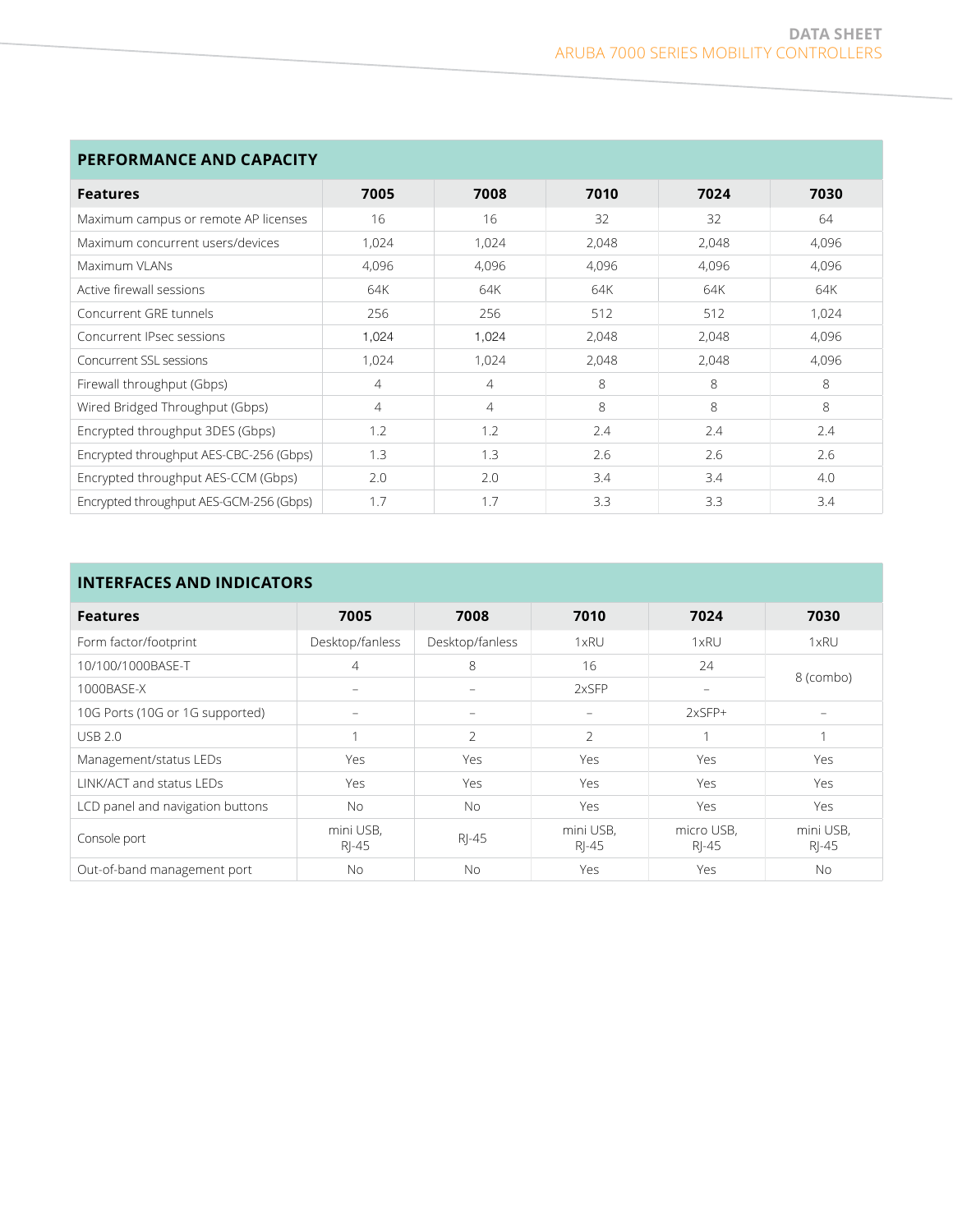|                                        | 7005                     | 7008                            | 7010       | 7024       | 7030                            |
|----------------------------------------|--------------------------|---------------------------------|------------|------------|---------------------------------|
| PoE <sup>1</sup><br>Role/Mode          | Powered Device<br>(PD)   | Power Source<br>Equipment (PSE) | <b>PSE</b> | <b>PSE</b> | $\hspace{0.1mm}-\hspace{0.1mm}$ |
| PoE In or Out                          | $In - Port 0$            | Out                             | Out        | Out        | $\hspace{0.1mm}-\hspace{0.1mm}$ |
| Max concurrent of PoE Ports            | $\overline{\phantom{a}}$ | 8                               | 12         | 24         | $\sim$                          |
| Max <sup>2</sup> concurrent PoE+ Ports | $\qquad \qquad$          | 8                               | 12         | 24         | $\overline{\phantom{0}}$        |
| PoE Power Budget                       |                          | 100W                            | 150W       | 400W       | $\overline{\phantom{a}}$        |

1 PoE: 802.3af, up to 15.4W from the PSE and up to 12.95W at the PD, not to exceed the total PoE Power Budget.

2 PoE+: 802.3at, up to 30W per port from the PSE and up to 25.5W at the PD, not to exceed the total PoE Power Budget.

| <b>PHYSICAL</b>                              |                                                                                                        |                                                                                                   |                                                                            |                                                                                                |                                                                                             |
|----------------------------------------------|--------------------------------------------------------------------------------------------------------|---------------------------------------------------------------------------------------------------|----------------------------------------------------------------------------|------------------------------------------------------------------------------------------------|---------------------------------------------------------------------------------------------|
|                                              | 7005                                                                                                   | 7008                                                                                              | 7010                                                                       | 7024                                                                                           | 7030                                                                                        |
| <b>Dimensions</b><br>$(H \times W \times D)$ | $4.1 \text{ cm} \times 20 \text{ cm} \times$<br>$20 \text{ cm}$<br>$(1.6'' \times 7.9'' \times 7.9'')$ | 4.2 cm $\times$ 20.32 cm $\times$<br>$20.32 \, \text{cm}$<br>$(1.65'' \times 8.0'' \times 8.0'')$ | 4.42 cm x 31.75 cm x<br>33.7 cm<br>$(1.74'' \times 12.75'' \times 13.3'')$ | 4.37 cm $\times$ 44.2 cm $\times$<br>$31.3 \text{ cm}$<br>$(1.72" \times 17.4" \times 12.32")$ | 4.4 cm $\times$ 30.5 cm $\times$<br>$21.1 \text{ cm}$<br>$(1.7'' \times 12'' \times 8.3'')$ |
| Weight                                       | $0.92$ kg $(2.03$ lbs)                                                                                 | 1.0 $kg(2.2$ lbs)                                                                                 | 3.4 kg (7.5 lbs)                                                           | 5.127 kg (11.3 lbs)                                                                            | 2.06 kg (4.54 lbs)                                                                          |
| <b>MTBF</b><br>(hours, @ 40C)                | 323,896                                                                                                | 300,000                                                                                           | 232,843                                                                    | 311.901                                                                                        | 390,679                                                                                     |

### **ENVIRONMENTAL RANGE**

| <b>Specification</b>                   | 7005                  | 7008                             | 7010                     | 7024                     | 7030                     |  |
|----------------------------------------|-----------------------|----------------------------------|--------------------------|--------------------------|--------------------------|--|
| Operating temperature                  |                       | $0^{\circ}$ C to 40 $^{\circ}$ C |                          |                          |                          |  |
| Storage temperature                    |                       | $-40^{\circ}$ C to 70° C         |                          |                          |                          |  |
| Humidity/Storage Humidity              | 5% to 95%, NC         | 5% to 95%, NC                    | 5% to 95%, NC            | 10% to 95%, NC           | 5% to 95%, NC            |  |
| Operating Altitude                     | 10,000 feet           |                                  |                          |                          |                          |  |
| Acoustic noise <sup>3</sup>            | 0 dBA (fanless)       | 0 dBA (fanless)                  | $39.8 - 58.6$ dBA        | $34.3 - 71.2$ dBA        | $29.1 - 57.4$ dBA        |  |
| Maximum Heat Dissipation<br>(BTU/hour) | 51.18                 | 430                              | 300                      | 1842                     | 168                      |  |
| Maximum power consumption              | 16.6W (with USB)      | 126W (with PoE)                  | 190W (with PoE)          | 450W (with PoE)          | 55W                      |  |
| Power Source                           | PoF or<br>$12v - 30W$ | $150$ -watt<br>power supply      | internal<br>power supply | internal<br>power supply | internal<br>power supply |  |

3 Sound power per ETSI 300 753 in accordance with ISO 7779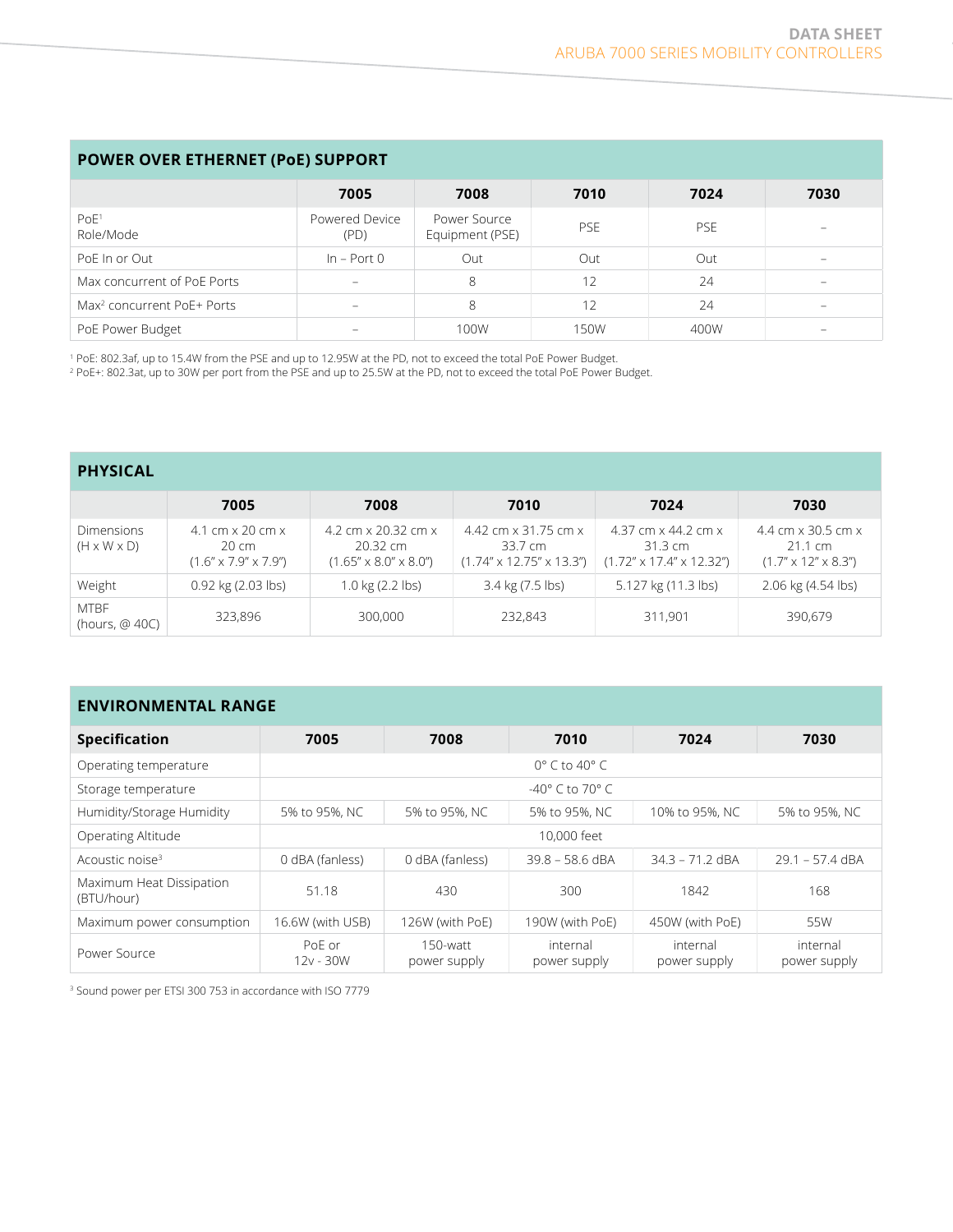#### **POWER ADAPTER AND SUPPLY SPECIFICATIONS**

| <b>Features</b>                      | $12v - 30W$              | 150-watt          |
|--------------------------------------|--------------------------|-------------------|
| Input voltage range                  | 90 VAC to 264 VAC        | 90 VAC to 264 VAC |
| Output Voltage                       | $+12$ VDC, 4A            | 54VDC, 2.78A      |
| Input frequency                      | 47-63 Hz                 | 47-63 Hz          |
| AC line input current (steady state) | 1.0A                     | 2.0A              |
| Operating Temperature                | -0o to $+40$ o C         | -0o to $+40$ o C  |
| Cooling                              | $\overline{\phantom{a}}$ | -                 |
| Weight                               | .24 kg (.53 lbs)         | .72 kg (1.58 lbs) |

| <b>REGULATORY AND SAFETY COMPLIANCE</b>     |                                                                                                                                                                                                                                                                                                                                                                                                                                                                                                                                                              |                                                  |          |                                                                                            |          |  |  |
|---------------------------------------------|--------------------------------------------------------------------------------------------------------------------------------------------------------------------------------------------------------------------------------------------------------------------------------------------------------------------------------------------------------------------------------------------------------------------------------------------------------------------------------------------------------------------------------------------------------------|--------------------------------------------------|----------|--------------------------------------------------------------------------------------------|----------|--|--|
| <b>Features</b>                             | 7005                                                                                                                                                                                                                                                                                                                                                                                                                                                                                                                                                         | 7008                                             | 7010     | 7024                                                                                       | 7030     |  |  |
| Regulatory SKU information                  | ARCN01014                                                                                                                                                                                                                                                                                                                                                                                                                                                                                                                                                    | ARCN7008                                         | ARCN0103 | ARCN7024                                                                                   | ARCN7030 |  |  |
| Minimum ArubaOS Release                     | 6.4.1.0                                                                                                                                                                                                                                                                                                                                                                                                                                                                                                                                                      | 6.5.0.0                                          | 6.4.1.0  | 6.4.3.0                                                                                    | 6.4.1.0  |  |  |
|                                             |                                                                                                                                                                                                                                                                                                                                                                                                                                                                                                                                                              | AOS 8.4; WI-FI CERTIFIED 802.11ad, AOS 8.4       |          | WI-FI CERTIFIED WPA3, AOS 8.4; WI-FI CERTIFIED Enhanced Open, AOS 8.4; Wi-Fi 6 (802.11ax), |          |  |  |
| Safety certifications                       | UL 60950-1 Second Edition<br>CAN/CSA-C22.2 No. 60950-1 Second Edition EN 60950-1 Second Edition<br>FN 60950:2005<br>IEC 60950-1 Second Fdition<br>NOM (obtained by partners and distributors)                                                                                                                                                                                                                                                                                                                                                                |                                                  |          |                                                                                            |          |  |  |
| Electromagnetic emissions<br>certifications | FCC Part 15 Class B CF AS/NZS CISPR22 Class B<br>CISPR22 Class A (7010, 7024, 7030), Class B (7005)<br>EN55022 Class A (7010, 7024, 7030), Class B (7005)<br>ICES-003 Class A (7010, 7024, 7030), Class B (7005)<br>VCCI Class A (7010, 7024, 7030), Class B (7005) EN61000-3-2<br>FN61000-3-3<br>EN 61000-4-2, EN 61000-4-3, EN 61000-4-4, EN 61000-4-5, EN 61000-4-6, EN 61000-4-8, EN<br>61000-4-11, AS/NZS 3548<br>KN22 Class B KCC<br>CNS13438 Class B FN55024/CISPR24 KN24<br>Industry Canada Class B<br>CE mark, cTUVus, CB, C-tick, Anatel, NOM, MIC |                                                  |          |                                                                                            |          |  |  |
| Telco                                       |                                                                                                                                                                                                                                                                                                                                                                                                                                                                                                                                                              | Common Language Equipment Identifier (CLEI) Code |          |                                                                                            |          |  |  |

#### **SERVICE AND WARRANTY INFORMATION**

- Hardware: 1 year parts/labor, can be extended with support contract
- Software: 90 days, can be extended with support contract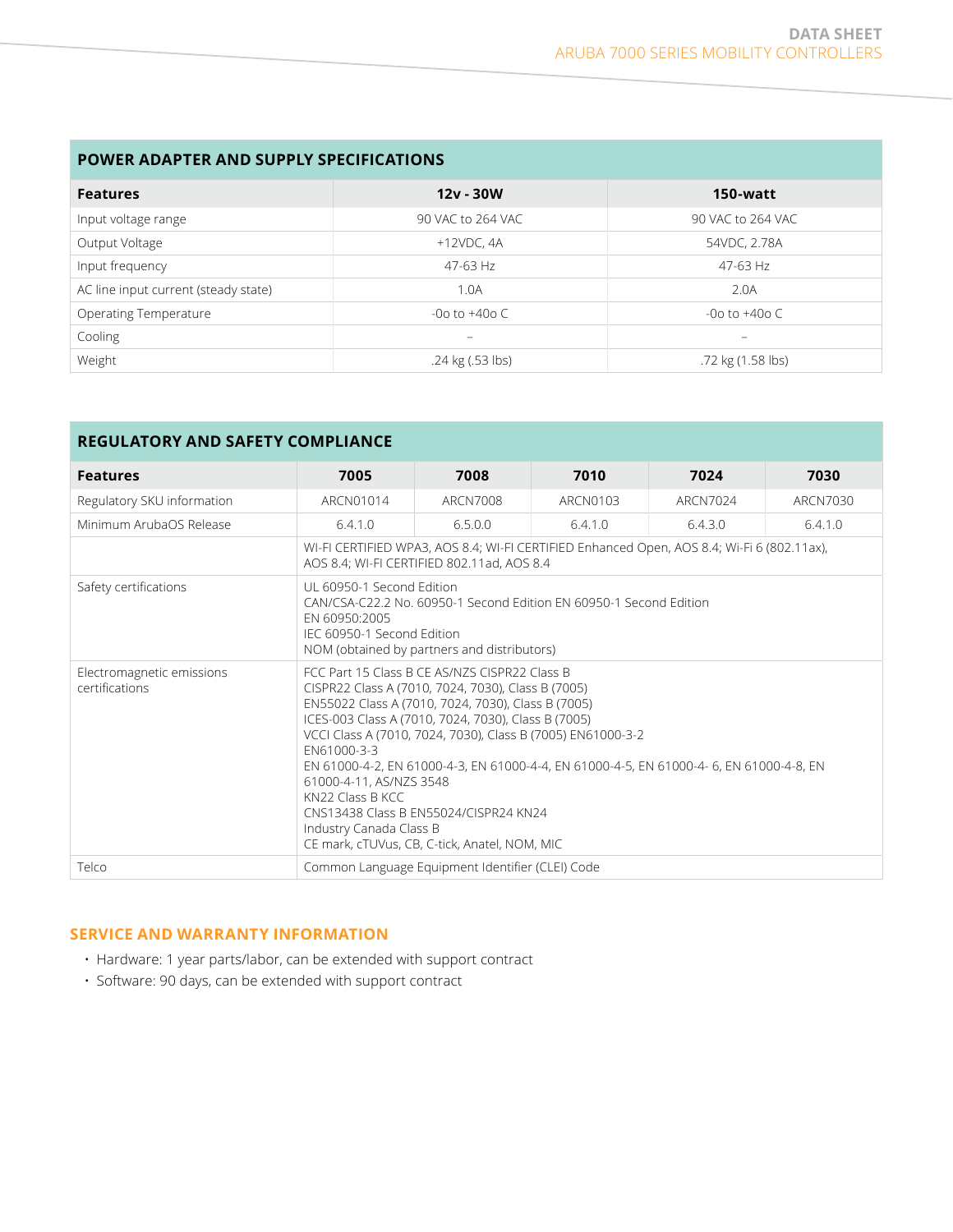| <b>ORDERING INFORMATION</b>                   |                                                                                                        |
|-----------------------------------------------|--------------------------------------------------------------------------------------------------------|
| <b>Part Number</b>                            | Description                                                                                            |
| <b>Aruba 7005 Series Mobility Controllers</b> |                                                                                                        |
| JW633A                                        | Aruba 7005 (RW) 4-port 10/100/1000BASE-T 16 AP and 1K Client Controller                                |
| JW634A                                        | Aruba 7005 (US) 4-port 10/100/1000BASE-T 16 AP and 1K Client Controller                                |
| JW635A                                        | Aruba 7005 (RW) FIPS/TAA-compliant 4-port 10/100/1000BASE-T 16 AP and 1K Client Controller             |
| JW636A                                        | Aruba 7005 (US) FIPS/TAA-compliant 4-port 10/100/1000BASE-T 16 AP and 1K Client Controller             |
| <b>IW637A</b>                                 | Aruba 7005 (IL) 4-port 10/100/1000BASE-T 16 AP and 1K Client Controller                                |
| <b>IW638A</b>                                 | Aruba 7005 (IL) FIPS/TAA-compliant 4-port 10/100/1000BASE-T 16 AP and 1K Client Controller             |
| <b>IW639A</b>                                 | Aruba 7005 (JP) 4-port 10/100/1000BASE-T 16 AP and 1K Client Controller                                |
| <b>IW640A</b>                                 | Aruba 7005 (JP) FIPS/TAA-compliant 4-port 10/100/1000BASE-T 16 AP and 1K Client Controller             |
| <b>JY849A</b>                                 | Aruba 7005 (EG) 4x 10/100/1000BASE-T Ports 16 AP Branch Controller                                     |
| Aruba 7008 Series Mobility Controllers        |                                                                                                        |
| JX925A                                        | Aruba 7008 (IL) 8p 100W PoE+ 10/100/1000BASE-T 16 AP and 1K Client Controller                          |
| JX926A                                        | Aruba 7008 (IP) 8p 100W PoE+ 10/100/1000BASE-T 16 AP and 1K Client Controller                          |
| JX927A                                        | Aruba 7008 (RW) 8p 100W PoE+ 10/100/1000BASE-T 16 AP and 1K Client Controller                          |
| <b>JX928A</b>                                 | Aruba 7008 (US) 8p 100W PoE+ 10/100/1000BASE-T 16 AP and 1K Client Controller                          |
| JX929A                                        | Aruba 7008 (IL) FIPS/TAA 8p 100W PoE+ 10/100/1000BASE-T 16 AP and 1K Client Controller                 |
| JX930A                                        | Aruba 7008 (JP) FIPS/TAA 8p 100W PoE+ 10/100/1000BASE-T 16 AP and 1K Client Controller                 |
| JX931A                                        | Aruba 7008 (RW) FIPS/TAA 8p 100W PoE+ 10/100/1000BASE-T 16 AP and 1K Client Controller                 |
| JX932A                                        | Aruba 7008 (US) FIPS/TAA 8p 100W PoE+ 10/100/1000BASE-T 16 AP and 1K Client Controller                 |
| <b>Aruba 7010 Series Mobility Controllers</b> |                                                                                                        |
| JW678A                                        | Aruba 7010 (RW) 16p 150W PoE+ 10/100/1000BASE-T 1G BASE-X SFP 32 AP and 2K Clients Controller          |
| <b>IW679A</b>                                 | Aruba 7010 (US) 16p 150W PoE+ 10/100/1000BASE-T 1G BASE-X SFP 32 AP and 2K Clients Controller          |
| <b>IW680A</b>                                 | Aruba 7010(IL) 16p 150W PoE+ 10/100/1000BASE-T 1G BASE-X SFP 32 for AP and 2K Clients Controller       |
| <b>IW681A</b>                                 | Aruba 7010 (JP) 16p 150W PoE+ 10/100/1000BASE-T 1G BASE-X SFP for 32 AP and 2K Clients Controller      |
| JW702A                                        | Aruba 7010 (RW) FIPS/TAA 16p 150W PoE+ 10/100/1000BASE-T 1GBASE-X SFP 32 AP and 2K Clients Controller  |
| <b>IW703A</b>                                 | Aruba 7010 (US) FIPS/TAA 16p 150W PoE+ 10/100/1000BASE-T 1GBASE-X SFP 32 AP and 2K Clients Controller  |
| <b>IW704A</b>                                 | Aruba 7010 (IL) FIPS/TAA 16p 150W PoE+ 10/100/1000BASE-T 1G BASE-X SFP 32 AP and 2K Clients Controller |
| JW705A                                        | Aruba 7010 (JP) FIPS/TAA 16p 150W PoE+ 10/100/1000BASE-T 1GBASE-X SFP 32 AP and 2K Clients Controller  |
| <b>JY850A</b>                                 | Aruba 7010 (EG) 16x 1000BASE-T + 2x SFP Ports 32 AP Branch Controller                                  |
| Aruba 7024 Series Mobility Controllers        |                                                                                                        |
| <b>IW682A</b>                                 | Aruba 7024 (RW) 24-port 400W PoE+ 10G BASE-X SFP+ 32 AP and 2K Clients Controller                      |
| JW683A                                        | Aruba 7024 (US) 24-port 400W PoE+ 10G BASE-X SFP+ 32 AP and 2K Clients Controller                      |
| <b>IW684A</b>                                 | Aruba 7024 (IL) 24-port 400W PoE+ 10G BASE-X SFP+ 32 AP and 2K Clients Controller                      |
| <b>IW685A</b>                                 | Aruba 7024 (JP) 24-port 400W PoE+ 10G BASE-X SFP+ 32 AP and 2K Clients Controller                      |
| <b>IW706A</b>                                 | Aruba 7024 (RW) FIPS/TAA-compliant 24p 400W PoE+ 10G BASE-X SFP+ 32 AP and 2K Clients Controller       |
| <b>IW707A</b>                                 | Aruba 7024 (US) FIPS/TAA-compliant 24p 400W PoE+ 10G BASE-X SFP+ 32 AP and 2K Clients Controller       |
| <b>JW708A</b>                                 | Aruba 7024 (IL) FIPS/TAA-compliant 24p 400W PoE+ 10G BASE-X SFP+ 32 AP and 2K Clients Controller       |
| <b>IW709A</b>                                 | Aruba 7024 (JP) FIPS/TAA-compliant 24p 400W PoE+ 10G BASE-X SFP+ 32 AP and 2K Clients Controller       |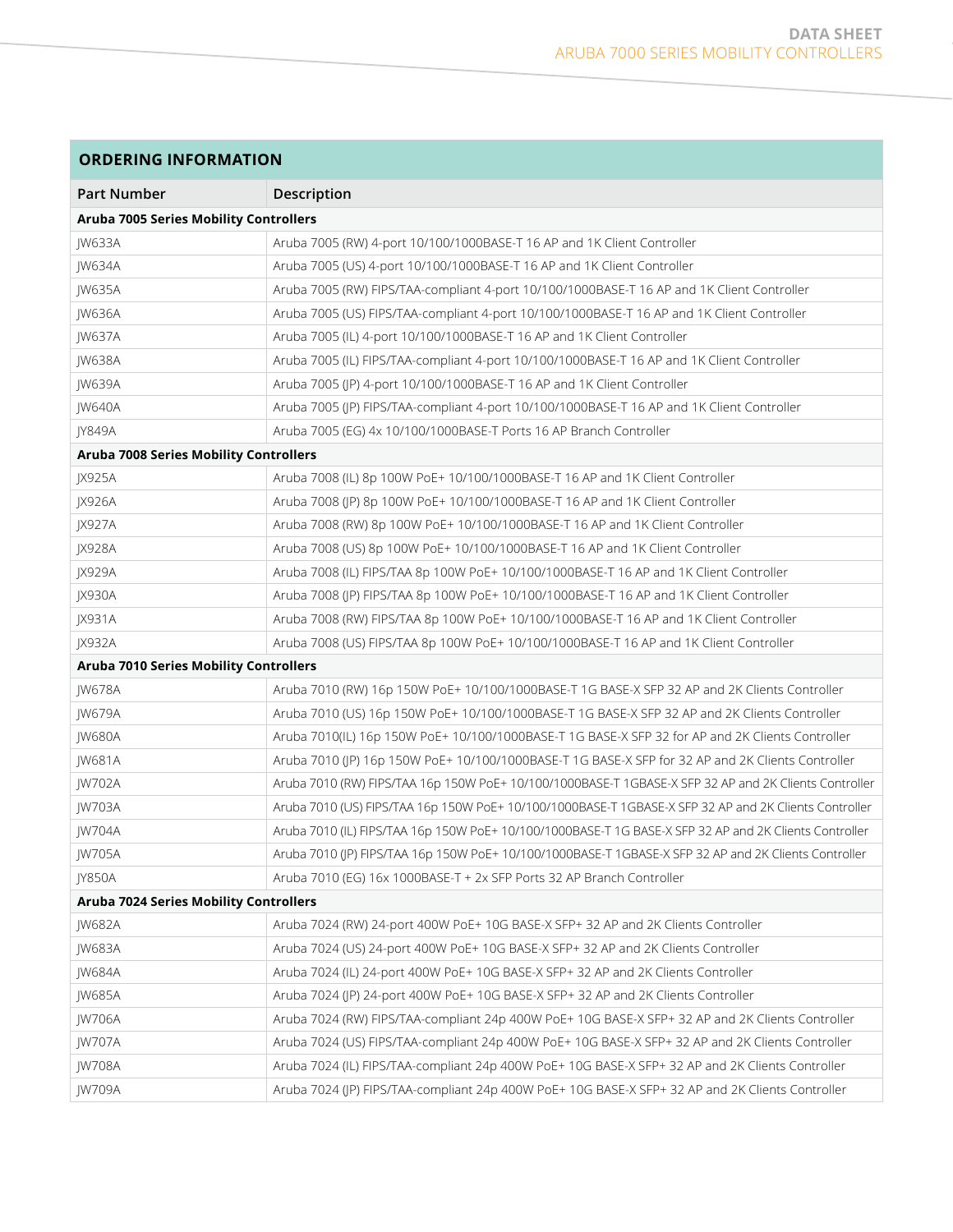| <b>Part Number</b>                     | <b>Description</b>                                                                                   |       |          |       |  |  |
|----------------------------------------|------------------------------------------------------------------------------------------------------|-------|----------|-------|--|--|
| Aruba 7030 Series Mobility Controllers |                                                                                                      |       |          |       |  |  |
| <b>IW686A</b>                          | Aruba 7030 (RW) 8p Dual Pers 10/100/1000BASE-T/1GBASE-X SFP 64 AP and 4K Clients Controller          |       |          |       |  |  |
| <b>IW687A</b>                          | Aruba 7030 (US) 8p Dual Pers 10/100/1000BASE-T/1GBASE-X SFP 64 AP and 4K Clients Controller          |       |          |       |  |  |
| <b>IW688A</b>                          | Aruba 7030 (IL) 8p Dual Pers 10/100/1000BASE-T/1GBASE-X SFP 64 AP and 4K Clients Controller          |       |          |       |  |  |
| JW689A                                 | Aruba 7030 (JP) 8p Dual Pers 10/100/1000BASE-T/1GBASE-X SFP 64 AP and 4K Clients Controller          |       |          |       |  |  |
| JW710A                                 | Aruba 7030 (RW) FIPS/TAA 8p Dual Pers 10/100/1000BASE-T/1GBASE-X SFP 64 AP and 4K Clients Controller |       |          |       |  |  |
| JW711A                                 | Aruba 7030 (US) FIPS/TAA 8p Dual Pers 10/100/1000BASE-T/1GBASE-X SFP 64 AP and 4K Clients Controller |       |          |       |  |  |
| JW712A                                 | Aruba 7030 (IL) FIPS/TAA 8p Dual Pers 10/100/1000BASE-T 1GBASE-X SFP 64 AP and 4K Clients Controller |       |          |       |  |  |
| <b>IW713A</b>                          | Aruba 7030 (JP) FIPS/TAA 8p Dual Pers 10/100/1000BASE-T/1GBASE-X SFP 64 AP and 4K Clients Controller |       |          |       |  |  |
| <b>IY851A</b>                          | Aruba 7030 (EG) 8x 1000BASE-T or 8xSFP64 AP Branch Controller                                        |       |          |       |  |  |
| <b>Controller Accessories</b>          |                                                                                                      |       |          |       |  |  |
| <b>JX989A</b>                          | AP-AC-12V30A 12V 30W Power Adapter                                                                   |       |          |       |  |  |
| <b>IX933A</b>                          | Aruba PSU-150-AC 150W AC Power Supply                                                                |       |          |       |  |  |
| <b>IW083A</b>                          | Aruba SPR-WL2-MNT S2500/S1500 7024 Wall and Rack Mount Kit                                           |       |          |       |  |  |
| <b>IW084A</b>                          | Aruba 7005-MNT-19 7005 Series 19-inch Rack Mount Kit                                                 |       |          |       |  |  |
| <b>JX934A</b>                          | Aruba 7008-MNT-19 7008 Series 19-inch Rack Mount Kit                                                 |       |          |       |  |  |
| <b>IW085A</b>                          | Aruba 7010-MNT-19 7010 Series Replacement 19-inch Rack Mounting Kit                                  |       |          |       |  |  |
| <b>IW082A</b>                          | Aruba SPR-RK3-MNT 7205/7024/S2500-xx/S1500-24P/48P Spare Front Rack Mount                            |       |          |       |  |  |
| JW086A                                 | Aruba 7030-MNT-19 7030 Series Replacement 19-inch Rack Mounting Kit                                  |       |          |       |  |  |
| <b>Part Number</b>                     | <b>Description</b>                                                                                   | 7010  | 7024     | 7030  |  |  |
| <b>Transceivers</b>                    |                                                                                                      |       |          |       |  |  |
| <b>IW087A</b>                          | Aruba 1000BASE-LX LC Connector SFP XCVR                                                              | X     | $\times$ | X     |  |  |
| <b>IW088A</b>                          | Aruba 1000BASE-SX LC Connector SFP XCVR                                                              | Χ     | X.       | X.    |  |  |
| <b>IW089A</b>                          | Aruba 1000BASE-T RJ45 Connector SFP XCVR                                                             | X     | $\times$ | X.    |  |  |
| <b>IW149A</b>                          | SFP-EX 1000BASE-EX LC SFP XCVR                                                                       | X     | X        | X.    |  |  |
| <b>IW150A</b>                          | SFP-ZX 1000BASE-ZX LC SFP XCVR                                                                       | X     | $\times$ | X.    |  |  |
| J4859D                                 | Aruba 1G SFP LC LX 10km SMF Transceiver                                                              | $X^1$ | $X^1$    | $X^1$ |  |  |
| J4858D                                 | Aruba 1G SFP LC SX 500m OM2 MCRF Transceiver                                                         | $X^1$ | $X^1$    | $X^1$ |  |  |
| J4860D                                 | Aruba 1G SFP LC LH 70km SMF Transceiver                                                              | $X^2$ | $X^2$    | $X^2$ |  |  |
| J8177D                                 | Aruba 1G SFP RJ45 T 100m Cat5e Transceiver                                                           | $X^1$ | $X^1$    | $X^1$ |  |  |
| <b>IW092A</b>                          | Aruba 10GBASE-LR LC Connector SFP+ XCVR                                                              |       | Χ        |       |  |  |
| JW091A                                 | Aruba 10GBASE-SR LC Connector SFP+ XCVR                                                              |       | X        |       |  |  |
| JW090A                                 | Aruba 10GBASE-LRM LC Connector SFP+ XCVR                                                             |       | X.       |       |  |  |
| JW100A                                 | SFP+ Direct Attach 0.5M Cable                                                                        |       | X        |       |  |  |
| JW101A                                 | SFP+ Direct Attach 1M Cable                                                                          |       | Χ        |       |  |  |
| JW102A                                 | SFP+ Direct Attach 3M Cable                                                                          |       | X        |       |  |  |
| JW103A                                 | SFP+ Direct Attach 5M Cable                                                                          |       | X        |       |  |  |
| <b>IW104A</b>                          | SFP+ Direct Attach 7M Cable                                                                          |       | X        |       |  |  |

#### **ORDERING INFORMATION**